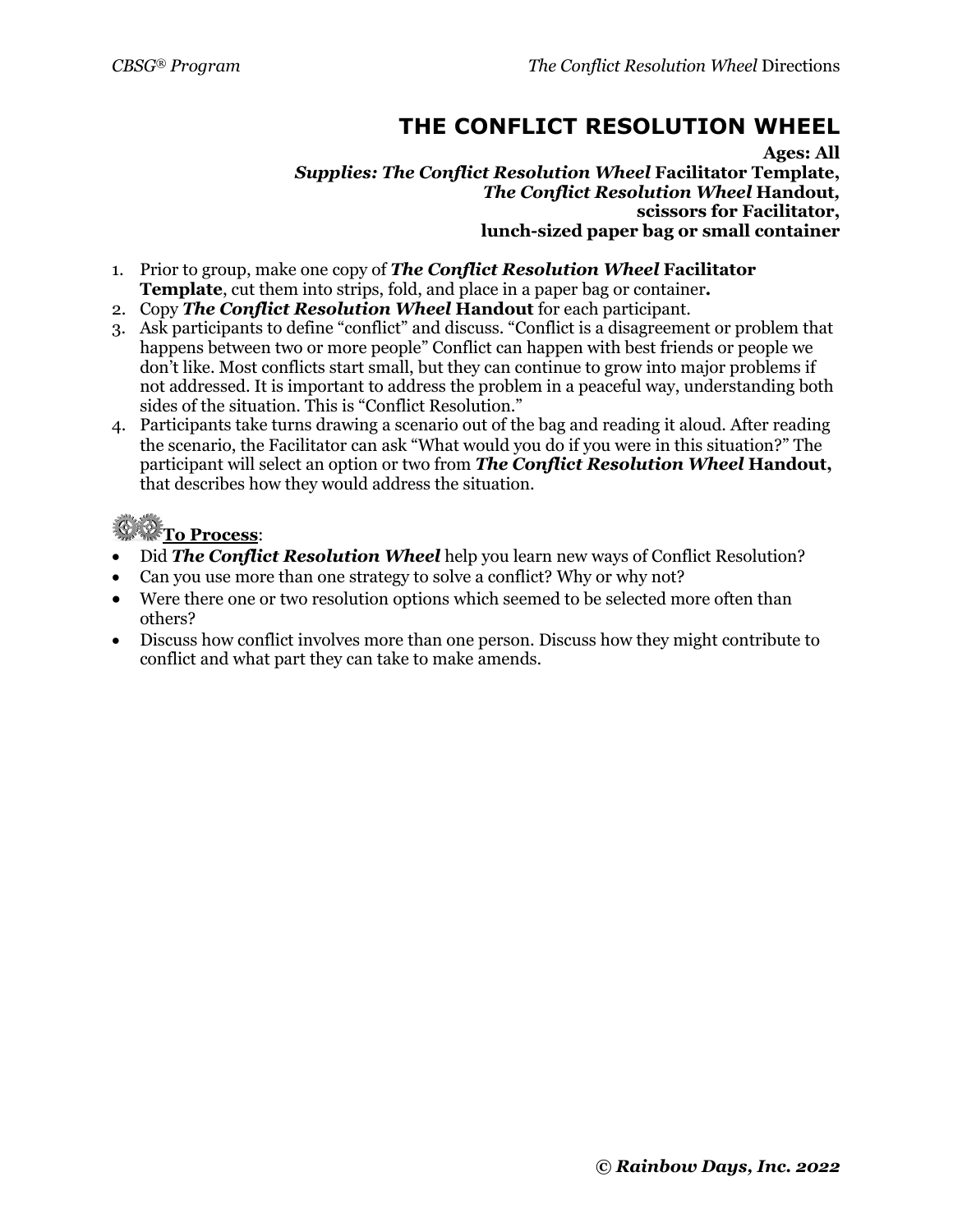## *THE CONFLICT RESOLUTION WHEEL SITUATIONS*

You want a turn on the computer, but your friend isn't sharing. Your friend is bossing you around and you are getting mad. You lend your video game to your friend, but they haven't given it back yet. You told a friend a secret that they had promised not to tell You are at the mall and a friend dares you to steal something. You and your friend argue about what football team is going to win. You get mad because you feel like your friend isn't listening to you. You feel like one of your friends is upset with you, but you don't know why. . <u>. . . . . . . . . . .</u> . Your friend starts spending less time with you and more time with another friend. You see someone bullying a new person at school. Your friend says they don't think you are listening to them. \_\_\_\_\_\_\_\_\_\_\_\_\_\_\_\_\_\_\_\_\_\_\_\_\_\_\_\_\_\_\_

**Cut on dotted lines.**